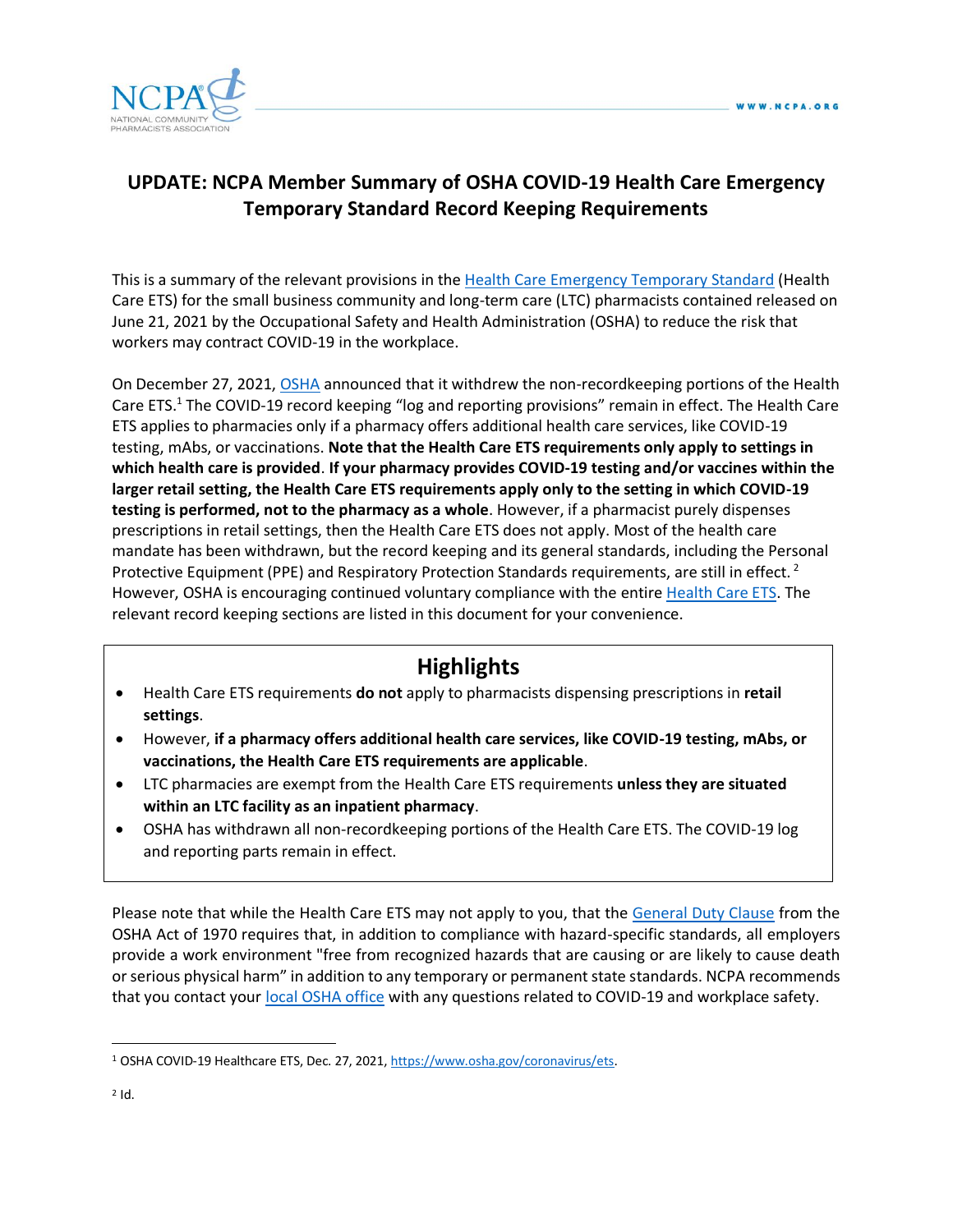

#### **Applicability of the HC ETS**

The Health Care ETS applies to pharmacies only if a pharmacy offers additional health care services, like COVID-19 testing, mAbs, or vaccinations. However, if a pharmacist purely dispenses prescriptions in retail settings, then the Health Care ETS does not apply. The Health Care ETS is aimed at protecting workers facing the highest COVID-19 hazards—those working in **health care settings where suspected or confirmed COVID-19 patients are treated**.

#### **Key Health Care ETS Record Keeping Requirements**

#### **1. Health Care ETS Record Keeping Requirements Still In Effect -**

- A. Employers with more than 10 employees must<sup>34</sup>:
- Establish and maintain a COVID–19 log to record each instance identified by the employer in which an employee is COVID–19 positive, regardless of whether the instance is connected to exposure to COVID–19 at work.
- The COVID–19 log must contain, for each instance, the employee's name, one form of contact information, occupation, location where the employee worked, the date of the employee's last day at the workplace, the date of the positive test for, or diagnosis of, COVID–19, and the date the employee first had one or more COVID–19 symptoms, if any were experienced.
- The information in the COVID–19 log must be recorded within 24 hours of the employer learning that the employee is COVID–19 positive and must be maintained as though it is a confidential medical record and must not be disclosed except as required by this ETS or other federal law.
- The COVID–19 log must be maintained and preserved while this section remains in effect.
- B. For all employers (regardless of the number of employees)<sup>5</sup>:
- *Availability of records*. By the end of the next business day after a request, the employer must provide, for examination and copying:
	- $\circ$  The individual COVID–19 log entry for a particular employee to that employee and to anyone having written authorized consent of that employee.
	- o A version of the COVID–19 log that removes the names of employees, contact information, and occupation, and only includes, for each employee in the COVID–19 log, the location where the employee worked, the last day that the employee was at the workplace before removal, the date of that employee's positive test for, or diagnosis of, COVID–19, and the date the employee first had one or more COVID–19 symptoms, if any were experienced, to all of the following: Any employees, their personal representatives, and their authorized representatives.
	- o All records required to be maintained by this section to the Assistant Secretary.

<sup>3</sup> The COVID–19 log is intended to assist employers with tracking and evaluating instances of employees who are COVID–19 positive without regard to whether those employees were infected at work. The tracking will help evaluate potential workplace exposure to other employees.

<sup>4</sup> This section originally only required employers with more than 10 employees to follow this provision. However, that section has been removed. NCPA understands that to possibly mean that all employers, no matter how many employees, must adhere to this record keeping section.

<sup>5</sup> Employers must continue to record all work-related confirmed cases of COVID–19 on thei[r OSHA Forms](https://www.osha.gov/injuryreporting/ita/) 300, 300A, and 301, or the equivalent forms, if required to do so unde[r 29 CFR part 1904.](https://www.osha.gov/laws-regs/regulations/standardnumber/1904)